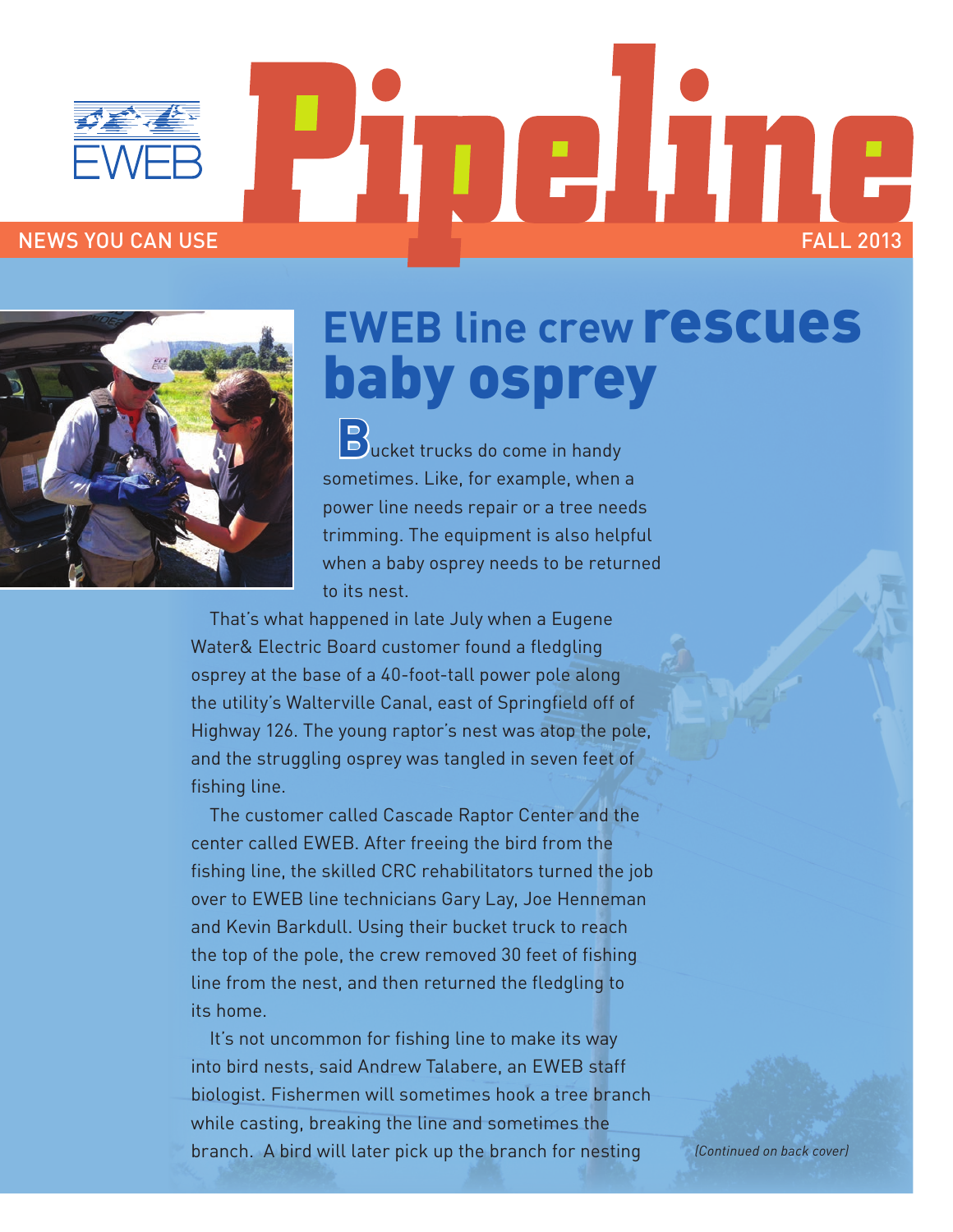

Founded in 1911, Eugene Water & Electric Board is one of the oldest publicly owned electric utilities in the Northwest. Today, EWEB is Oregon's largest customer-owned utility.

The citizens of Eugene elect a five-member Board of Commissioners, which retains full control of the utility and sets policies that guide its operation.

Commissioners meet on the first Tuesday of every month, in the EWEB North Building at 500 E. Fourth Ave. Time is reserved at each meeting for you to speak to the Board on any utility-related issue. Check **eweb.org** for meeting times.

Written comments also are welcome. The mailing address is: P.O. Box 10148, Eugene, OR, 97440-2148.

The headquarters is located at 500 E. Fourth Ave., Eugene, OR.

Pipeline is a biannual customer newsletter provided to all EWEB customers. Its purpose is to offer tips about water and energy conservation, information about special programs and updates about issues at the utility. Pipeline is produced by EWEB's Public Affairs department.

Editor: Joe Harwood Senior Designer: Cindee Lee

Relyonus.



### ©2011 evanpilchik.com ©2011 evanpilchik.com

#### Sunday, Nov. 24 the Sunday before Thanksgiving

#### **Join us for the 2013 Run to Stay Warm**

EWEB's annual Run to Stay Warm includes a half marathon, 10K, 5K and Kids' 400-meter dash.

All proceeds benefit EWEB's Customer Care program to help income-eligible customers who are having difficulty paying their utility bills. **eweb.org/runtostaywarm**

#### YOUR **Commissioners**



JOHN SIMPSON President At large

Eugene Water & Electric Board is Oregon's largest citizen-owned municipal utility. A five-member Board of Commissioners, elected by the citizens of Eugene, governs the utility. Four commissioners represent specific wards within the city; the fifth member is elected "at large."



JOHN H. BROWN Vice President Wards 4 and 5





DICK HELGESON Wards 2 and 3



JAMES MANNING Wards 6 and 7

STEVE MITAL Wards 1 and 8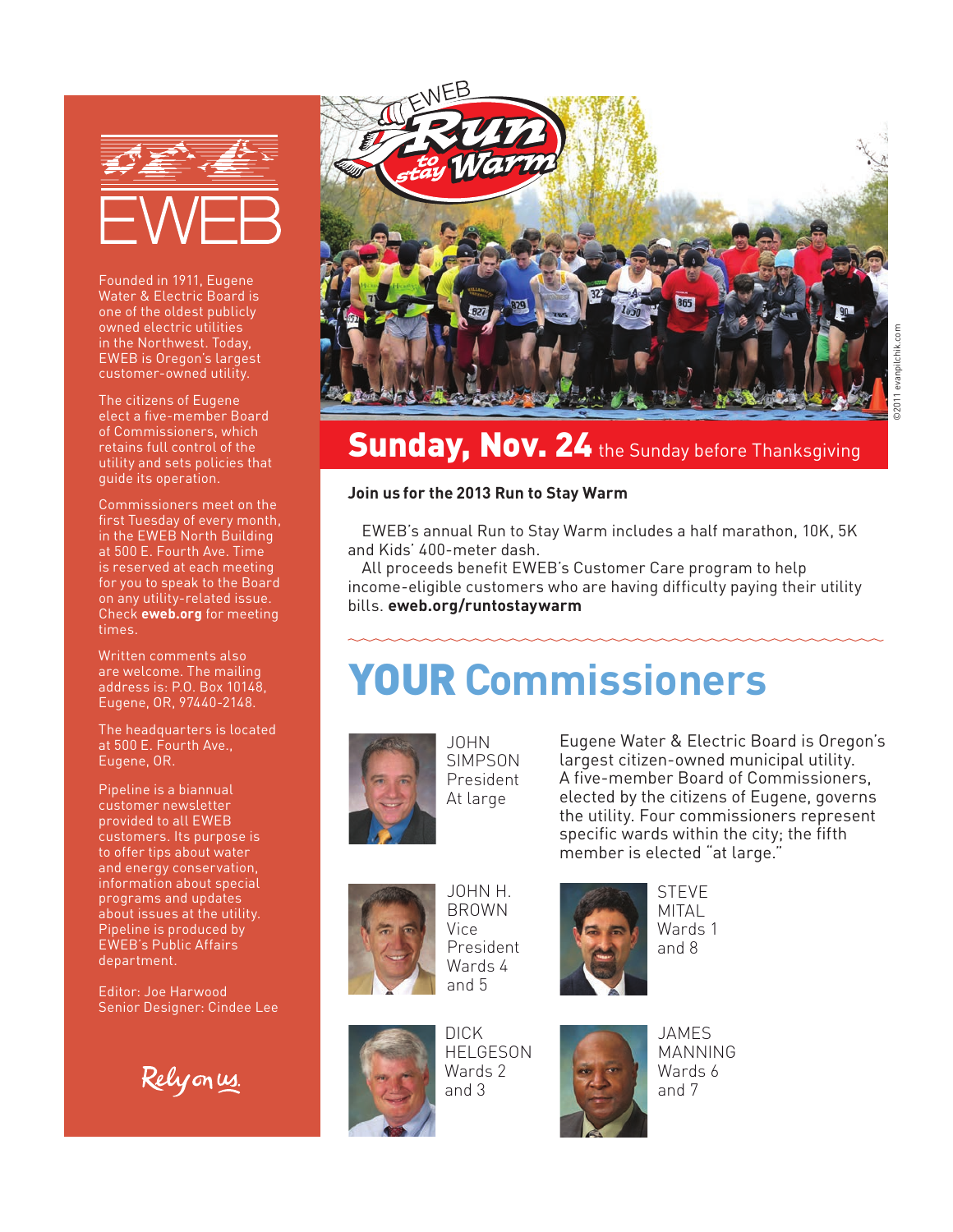#### Reduce energy waste

As the temperatures drop and winter approaches, keep in mind that there are many no-cost actions you can take to reduce energy waste and shave dollars off your electric bill. These tips provide ideas on what you can do to start saving now.

#### 1. **Turn down the thermostat.** Set your thermostat to 68 degrees or lower to heat your home. Each degree that you lower

the thermostat can reduce your heating costs by as much as 3 percent.

2. **Heat only when home and awake.** If you have



resistance heat such as ceiling heat, wall heaters or baseboards, turn down the thermostat before you go to bed at night and when you are away from home. You will significantly reduce your electric use by heating your home for only eight to 10 hours per day instead of 24.

3. **Use zonal heat efficiently.** Only heat those rooms in use if you have

baseboard, ceiling or wall heat.

4. **Seal drafts.** Keep doors and windows closed and block all gaps, cracks and openings to the outdoors. Keep woodstove and fireplace dampers and fireplace doors closed when not in use.

5. **Clean your heat sources.** Clean furnace filters regularly during the heating season and follow manufacturers' recommendations for replacing filters.

6. **Turn off lights.** Turn off unnecessary lights and use compact fluorescent lamps (CFLs) or light emitting diodes (LEDs) that are energy efficient.

**eweb.org/saveenergy/home/ tips/nocost**

## EWEB's financial picture improving

Following unprecedented cost-cutting actions over the past couple of years, including the elimination of 50 positions in June 2012, the Eugene Water & Electric Board's financial picture is slowly beginning to stabilize.

As the utility's five elected commissioners and staff work to build the 2014 budget, it is becoming clear that the recent and ongoing austerity measures will result in lower-than-expected electric and water rate increases next year.

EWEB's financial challenges can be tied to the continued economic slump, warmer and drier weather, extremely low wholesale power prices, the higher cost of building

or acquiring renewable energy, and an oversupply of power generation from wind farms and natural gas-fired power plants.

Rather than the double-digit rate increases under consideration earlier this year, EWEB now anticipates much smaller rate actions in 2014. Preliminary estimates indicate that electric rates would likely go up by about 4 percent, and water rates would increase by approximately 3 percent.

EWEB was able to lower the amount of anticipated 2014 rate increases by taking the following actions:

**• 2012:** Eliminated 50 positions

- **• 2012:** Reduced costs by \$7.5 million
- **• 2012:** Deferred or delayed \$60 million in capital projects to mitigate rate increases
- **• 2013:** Eliminated about 20 positions through attrition
- **• 2014:** Will reduce costs by an additional \$5.5 million
- • **2014:** Will avoid about \$20 million in capital project costs
- **• 2011-2013:** Reduced senior management by 100 percent

Commissioners will hold public hearings in November and December so customers can weigh in on the 2014 budget and associated rate actions.